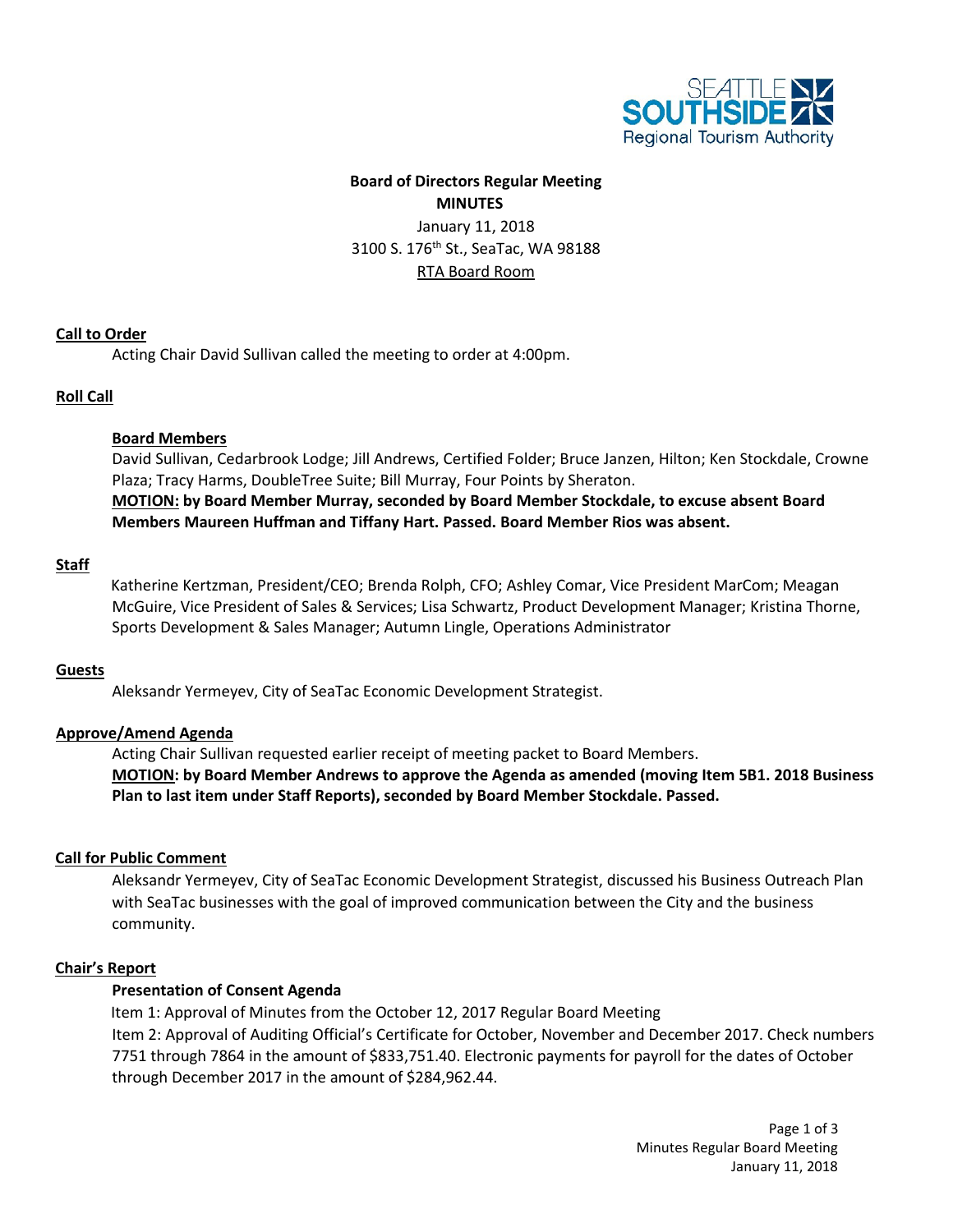**MOTION: by Board Member Murray to approve the Consent Agenda, seconded by Board Member Andrews. Passed.**

## **Financial Reports**

- Financial Update was given by CFO Rolph
- 2017 TPA Revenue, Demand, and Occupancy Reports was presented by President/CEO Kertzman,
- 2016 Financial Statement Audit Report was explained by President/CEO Kertzman,
- 2018 Staffing Costs President/CEO Kertzman noted the Board approved budget includes increased benefits costs, 3% COLA, 2.5% base salary pool for 4 employees who were hired at the entry level of their classification and a \$10,000 unemployment pool.
- 2017 Budget Carryover **EPP #017-2018** was implemented by President/CEO Kertzman and will be part of the Consent Agenda from this point forward.

**MOTION 2018-001: by Board Member Andrews to approve 2017 Budget Carryover of \$212,500 amending the Budget Resolution No. 2017-012, seconded by Board Member Harms. Passed.**

## **Action Items**

• Simpleview Contracts not to exceed \$120,000 annually

**MOTION 2018-002: by Board Member Janzen to authorize President/CEO to execute ongoing multiple-year services agreements with Simpleview, such as (but not limited to) CRM, Web License, Dashboard and Training, not to exceed \$120,000 annually without prior Board approval, seconded by Board Member Harms. Passed.**

• Seattle Express Contract Amendment -

**MOTION 2018-003: by Board Member Andrews to authorize President/CEO to execute Seattle Express contract amendment total amount not to exceed \$148,320 at a rate of \$12,360 per month, seconded by Board Member Stockdale. Passed.**

• Journal Graphics *– Printing Travel Planner and Dining Guide*

**MOTION 2018-004**: **by Board member Stockdale to approve contracts with Journal Graphics to print the 2018 Travel Planner and Dining Guide for a total not to exceed amount of \$90,000, seconded by Board Member Janzen. Passed. Board Member Andrews abstained.**

## **President's Report**

 **Informational:**

- RTA Performance Metrics
- City of Burien
- Dissolution of the Sports Development Advisory Committee
	- o Merge committees
	- o Consider committee rebrand
	- o Recommend committee appointments
	- o Bring recommended motions back to the Board of Directors next meeting
- Tourism Symposium March 29, 2018, 3:00-6:00pm, Hilton Conference Center